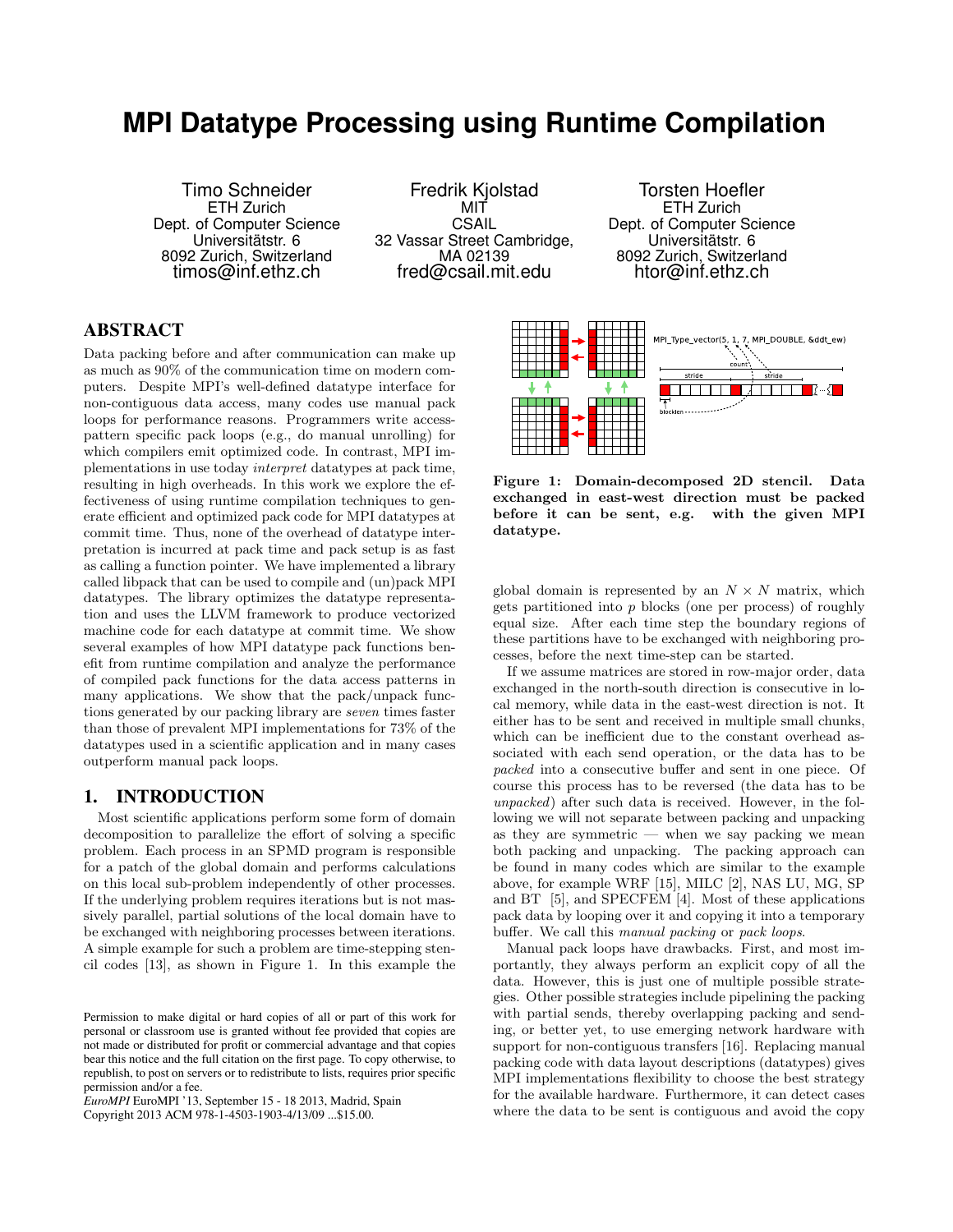

<span id="page-1-0"></span>Figure 2: Overhead of exchanging non-continuous data in three codes. The data can be packed explicitly with a manual pack loop or our runtimecompiled pack functions, or it can be packed implicitly using MPI derived datatypes in any MPI communication.

altogether! Finally, the optimal packing strategy depends on the target machine and compiler, which makes it hard for application programmers to write performance-portable pack loops.

For these reasons the MPI standard defines an interface to specify non-contiguous data layouts, called MPI Derived Datatypes (DDTs), which can be used with any communication or IO function [\[12\]](#page-5-6). For example, the DDT for the east-west exchange in Figure [1](#page-0-0) can be constructed with an MPI vector datatype. Before a DDT can be used to send or receive data, it has to be *committed*. Committing a datatype allows MPI to perform optimizations on that datatype that allow efficient packing and unpacking of data.

We showed in a previous paper that packing and unpacking data can contribute up to 90% of the total communication overhead for non-contiguous sends [\[14\]](#page-5-7). We also observed that in many cases the manual pack loops are faster than using MPI derived datatypes. One of the reasons for this is that manual pack loops are written as specific as possible and can be translated by the compiler into very efficient, machine code, while MPI DDTs are interpreted at runtime in all current implementations. In this work we attempt to bridge this gap by using runtime compilation techniques to generate efficient native packing code at the moment a datatype is committed. We utilize the fact that, at the time we generate the pack functions, we know the values of all arguments with which the datatype was constructed (including its sub-types). This lets us generate highly specialized code, unroll small loops completely, promote datatypes to more specialized types and merge types. Figure [2](#page-1-0) demonstrates that this approach is very effective. Runtime compiled pack functions outperform MPI packing in all tested cases (which are taken from real-world applications such as WRF [\[15\]](#page-5-1), MILC [\[2\]](#page-5-2), or the NAS benchmarks [\[5\]](#page-5-3).

In this work we demonstrate the effectiveness of using runtime compilation to generate fast pack functions for MPI DDTs. However, the same approach can also be used to enable fast packing for bulk transfers in other programming models, such as global address space languages. We show

how runtime compilation can be done in a straightforward platform-independent manner. Since we use LLVM for code generation we can generate pack/unpack functions for many architectures, including x86, PowerPC, ARM, and IA64. The goal of this work is to answer whether datatype engines benefit from runtime compilation techniques. Finally, we have made our packing library for MPI DDTs publicly available for use by the community.<sup>[1](#page-1-1)</sup>

# 2. RUNTIME DATATYPE COMPILATION

In the introduction we mentioned the MPI vector datatype. This datatype is part of a family of three derived datatypes that describe regular packing patterns. These are contiguous, vector, hvector datatypes. Contiguous types take a count specifying the number of sub-types. Note that subtypes can either be primitives, such as doubles and integers, or they can themselves be arbitrary derived datatypes. Vectors take a three-tuple (count, blocklength, stride) and pack count blocks of blocklength contiguous subtypes where each block is the extent of stride subtypes apart. Hvectors are like vectors, with the exception that strides are given in bytes instead of subtype extents.

The other family of derived datatypes are the indexed datatypes that describe irregular pack patters. These are indexed block, indexed, hindexed and struct. Common to all of these is that the location of the subtype blocks are given as an displacement/index list. Apart from this, indexed block and indexed datatypes specify displacements in element multiples, while hindexed and struct datatypes specify them in bytes. Furthermore, indexed block datatypes require each block to have the same length, and struct types allow a different subtypes for each block.

We use LLVM for code generation [\[11\]](#page-5-8). LLVM is a modular compilation framework centered around a well documented type-safe intermediate representation (IR). At commit time we use the LLVM code generation APIs to construct an in-memory representation of our packing code in LLVM IR. We then invoke the LLVM JIT code generation backend to produce machine code for the target backend, which returns to us a function pointer to the pack function. Note that, although LLVM supports a rich set of optimizations on its IR, we do not need them or use them. The reason for this is that datatypes are very simple compared to a general purpose languages, and we can therefore output compact and optimized LLVM IR in the first place. Running LLVM optimization passes on this IR increases compilation time and does not improve the code.

# 2.1 Packing Contiguous Data

Even when packing non-contiguous datatypes, the leaves of the datatype hierarchies are blocks of contiguous data of varying lengths. This is the code that performs the actual copy work and it is critical that it performs well. There is a surprising variety of ways to copy data on modern processors, some of which generalize well across platforms. On X86 there is a choice between the movs instruction that moves data between two memory locations, and instructions that load data into registers followed by instructions that store the data to a different memory location. Load and store instructions come in many forms, from normal one-word loads

<span id="page-1-1"></span> $^{\rm 1}$ [http://spcl.inf.ethz.ch/Research/Parallel\\_Programming/](http://spcl.inf.ethz.ch/Research/Parallel_Programming/MPI_Datatypes/libpack/) [MPI\\_Datatypes/libpack/](http://spcl.inf.ethz.ch/Research/Parallel_Programming/MPI_Datatypes/libpack/)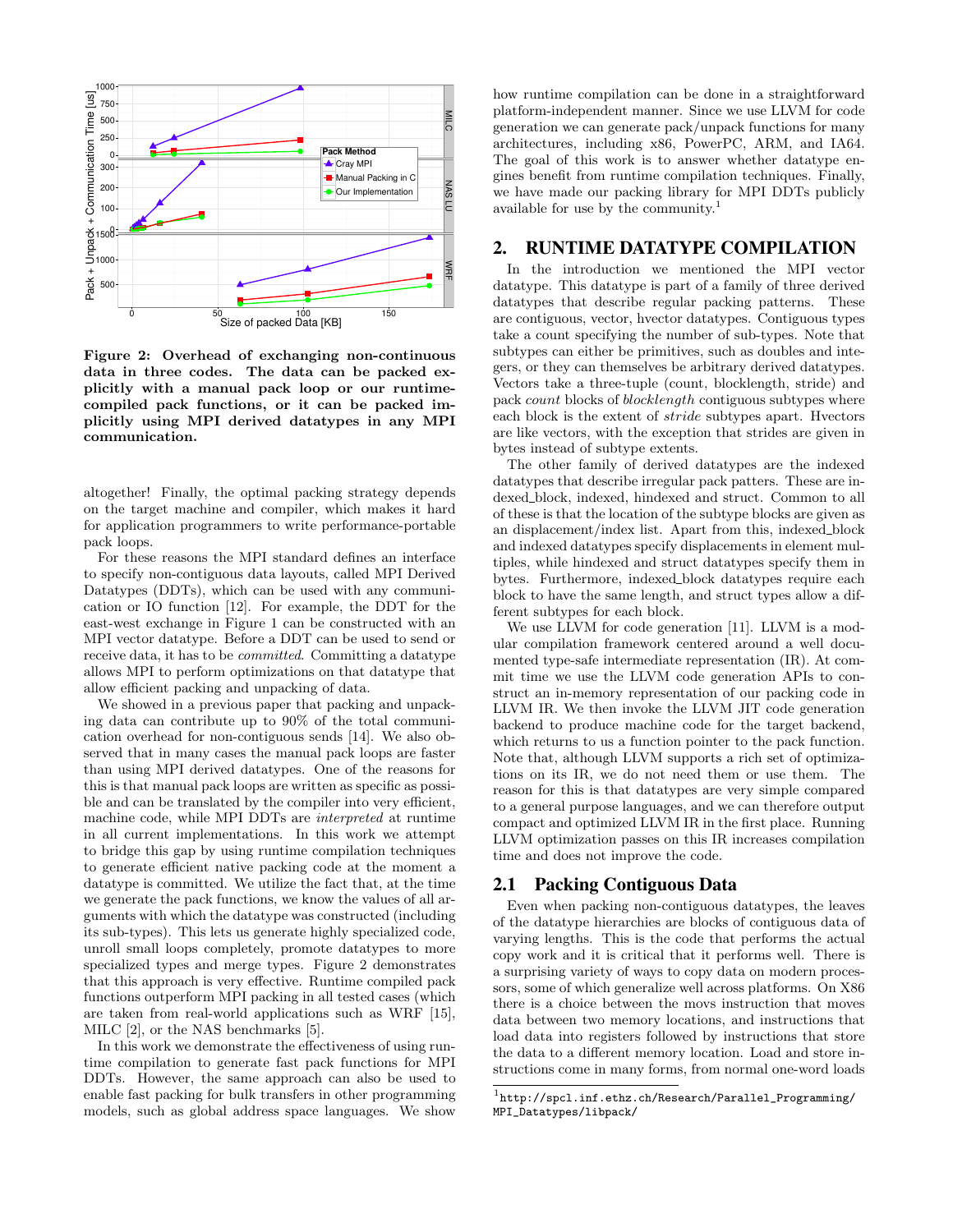

<span id="page-2-0"></span>Figure 3: A comparison of different methods to copy contiguous blocks of data on the JYC machine.

to vector instructions of varying widths. Furthermore, the vector instructions can be aligned or unaligned and temporal or non-temporal. The latter refers to whether the load/stores will bypass the cache or not.

As demonstrated in Figure [3](#page-2-0) we compared several different instruction types and found that there is no single optimal copy method per machine, and certainly not across different architectures. Furthermore, we found that for typical small data copies, the overhead of using aligned instructions, which in general require a preamble and postamble to copy the unaligned part of the output buffer with unaligned instructions, is higher than the gain.

Our implementation supports both aligned and unaligned stores and the method can be selected at compile time, but defaults to unaligned stores. Furthermore, we use the LLVM vector type to generate vector instructions automatically. Since, 128-byte stores (SSE2) were superior on our test platforms, we currently use this vector width. In addition, the loops around the vectors are unrolled 16 times and if the size of the contiguous data is less than 256, the loop is completely unrolled and removed. The vector width, unroll factor and unroll threshold are optimized for current X86 processors, but are compile-time configurable. Although LLVM's vector types allow our code to generalize well, future work could include determining these values through experimentation.

### 2.2 Compiling Vector Datatypes

Multi-dimensional arrays are very common in scientific applications and border exchanges typically require slices of these to be communicated, such as 2D or 3D faces. Such slices can most conveniently be described with vector hierarchies or the subarray datatype and the performance of such datatypes is therefore critical for a solid datatype implementation.

Our runtime compiler generates specialized code for vector datatypes that takes advantage of the fact that the vector count as well as the subtype's extent are known at compile time to reduce the number of induction variables and to precompute the loop bound.

For example, the MILC code creates the following datatype when run with 32 processes: a hvector datatype (count=2, blocklen=1, stride=6144) of vector datatypes (count=8 blocklength=8 stride=32) of contiguous datatypes  $(count=6)$ , of MPLFLOATs.

In this example the very low vector loop overhead of the code produced by our runtime compiler, combined with the unrolled code generated for the blocks of the innermost vec-



<span id="page-2-1"></span>Figure 4: A comparison of Cray MPI with runtime compiled pack functions for packing a nested vector with a small inner vector.

tor, results in very efficient code. In Figure [4](#page-2-1) we gradually increase the count of the outermost vector. We see that, even when the datatype becomes larger than the L1 cache size, our runtime compiled pack function always outperforms the pack function of Crays vendor MPI (from Cray Compiling Environment 8.1.6) by a factor of 10.

We believe most of this performance advantage comes from the fact that our runtime compiler determines an efficient inner vector loop at compile time and incurs no overhead at pack time to decide what to do. An interpreted approach would have to incur overhead at pack time to select a good inner loop, and nested vectors would necessitate this overhead multiple times. We see the same effect with MPICH2 where we can inspect the source code, and it highlights the advantage an runtime compilation approach has over an interpreter.

# 2.3 Compiling Irregular Datatypes

As described above, irregular datatypes such as hindexed, indexed block and structs contain a list of offsets as well as a description of the lengths of the blocks pack at each offset.

Such datatypes are often used to capture one of two patterns. The first case is when the communicated data lacks structure, such as for graphs, particle codes, or irregular meshes. The SPECFEM application is an example of the latter. The second case is when the user needs to pack data from multiple data structure, such as two arrays. In this case, an hindexed or struct datatype can be used to link the datatypes describing each array together. This is done in the WRF application, where data that logically belongs together is kept in three separate arrays and is packed using a struct of vectors.

Such data-access patterns are hard to pack efficiently with traditional, interpreter-like datatype engines, since they must load the complete index list into registers during packing. Using runtime compilation we can embed the index list into the generated code if the index list is small, as is often the case. Otherwise, a runtime compiler can unroll the loop over the indices to reduce looping overhead.

Figure [5](#page-3-0) compares our performance to that of Cray MPI for index lists. Again, we observe that runtime compilation results in significantly lower overheads and improved performance compared to an interpreted approach.

# 2.4 Compiling Hierarchical Datatypes

As we alluded to earlier, MPI datatypes can be composed in arbitrary hierarchies to describe any layout. For example, while vector datatypes can be used to pack slices of 2D ar-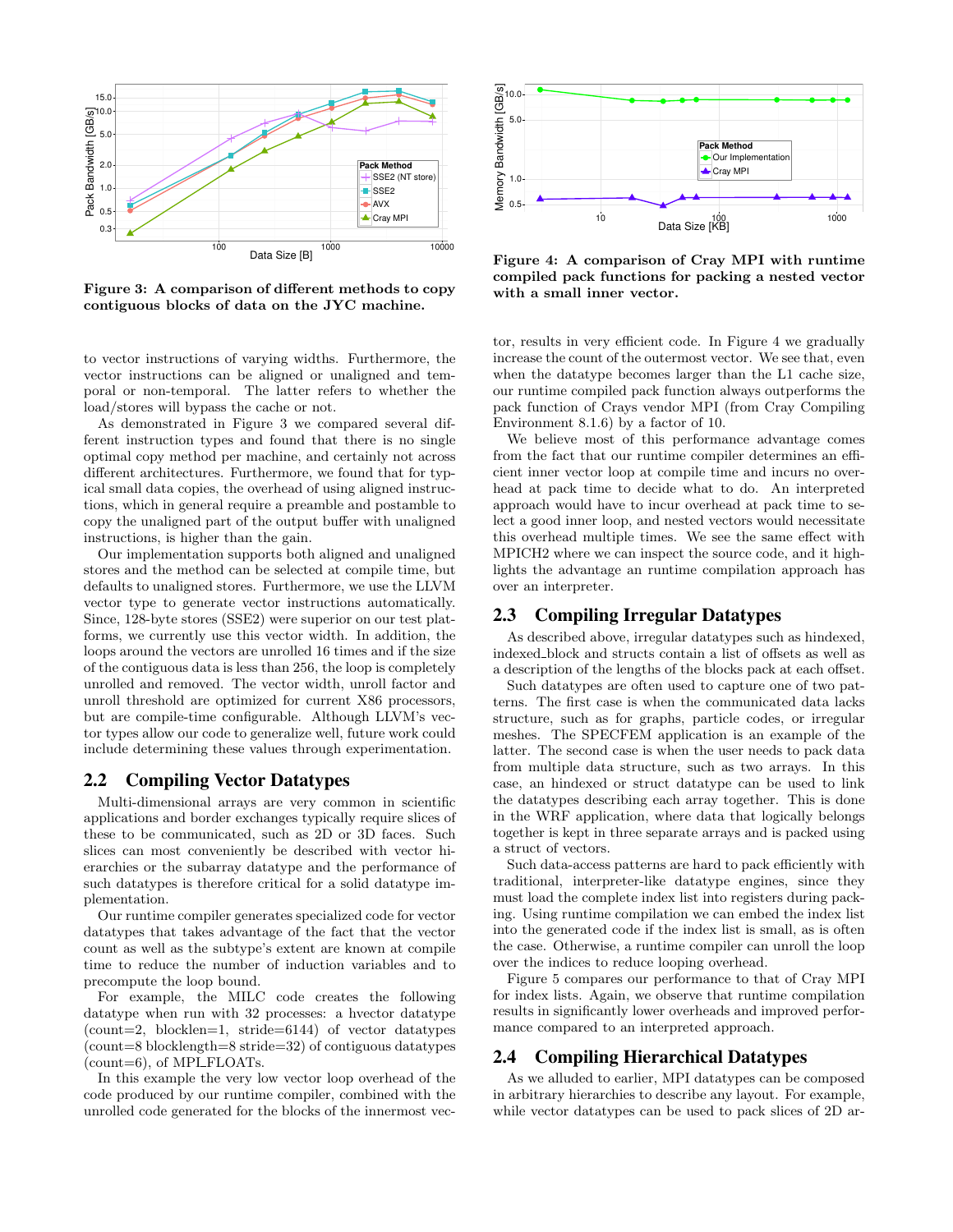

<span id="page-3-0"></span>Figure 5: A performance comparison between Cray MPI and runtime compiled pack functions packing hindex datatypes with random displacements.



<span id="page-3-1"></span>Figure 6: An example for a nested vector DDT, its memory-access pattern and internal representation in our object-oriented packing library.

rays, vector-of-vectors allow sub-volumes of 3D arrays to be packed. Figure [6](#page-3-1) demonstrates how derived datatypes can be combined to create more complex data-access patterns.

Each datatype is represented as a C++ object, and each object has one or more pointers to its subtype(s). To generate the pack functions, each datatype object has a codegen method that emits LLVM IR to pack itself, which includes calling it's subtype's codegen method. A more detailed description of the implementation can be found in the README file which comes with the code of libpack.

However, before code generation a few optimizations are performed bottom up on the datatype tree representation. First, if a contiguous, vector or hvector datatype has a contiguous subtype, then the subtype is merged into the count/blocklength of its parent and removed. This optimization only applies if the size of the contiguous type equals its extent. Second, vector and hvector datatypes, whose stride (in elements of the subtype) equals their blocklength are promoted to contiguous types. These optimizations allow us to produce better code with fewer loops, without complicating the code generators.

When packing large datatypes for a blocking send, it is possible to overlap the packing process with communication by segmenting the datatype: it is unnecessary to wait until the whole datatype has been packed, as soon as a chunk of the packed buffer is ready, this chunk can be sent (in a non-blocking manner) and a second buffer can be used to pack the next segment. The same technique can be used to unpack data partially before the full buffer is received. This method keeps the size of the required temporary pack buffer constant, regardless of the size of the datatype. This can be done with our library by splitting a high level datatype into multiple datatypes thereby obtaining different pack functions for the different segments.

# <span id="page-3-2"></span>2.5 Performance Hints to MPI

We identified several sources of uncertainty which hinder further optimization of derived datatypes in MPI.

First, the user has no way to indicate at commit time if he wishes to reuse the datatype many times, and can therefore tolerate longer optimization times, or if the datatype will not be reused and therefore it is important to minimize the create and commit overhead. Second, when the pack function is used, the output and input buffers are supplied. In many applications the buffers are always the same. If that is the case then the pack function can use absolute instead of (often slower) relative addressing. Furthermore, if it is known which parts of the buffer will be aligned, then aligned memory operations can be generated without the overhead of the mentioned pre- and postamble. Third, in many cases the user always communicates the same number of datatypes. If this is the case, additional opportunities for unrolling the outer loop exists. For example, if the number of datatypes sent is always 1, then the outer loop can be completely removed.

The user could remove these uncertainty factors by using MPI info arguments, if the MPI\_Type\_commit function would accept them in future versions of MPI.

# 3. EXPERIMENTS

All experiments in this paper have been carried out on JYC, the Blue Waters test system at the National Center for Supercomputing Applications. JYC consists of a single cabinet Cray XE6 (74 nodes with 2368 Interlagos 2.3-2.6 GHz cores). We use the GNU compiler version 4.7.2 and compiled all benchmarks with -O3 optimization. The Cray Compilation Environment version on the system is 8.1.6, however, our packing library also beats recent versions of MPICH, MVAICH and Open MPI on Intel i5 and i7 CPUs, for which we do not provide results due to space limitations.

#### 3.1 Micro-Applications

In this section, we compare the performance of runtime compiled pack functions to that of Cray's optimized MPI, using DDTBench [\[14\]](#page-5-7), a micro-application based benchmark for MPI derived datatypes. It contains manual pack routines extracted from real application codes, such as LAMMPS, SPECFEM3D, MILC, and the NAS benchmarks. These pack loops have been converted to MPI datatypes (partly using a tool we developed in previous work [\[10\]](#page-5-9)) to allow us to benchmark MPI datatype engines with realistic datatypes. We wrote an MPI wrapper for our library, which intercepts the calls to MPI datatype functions as well as those to send, receive and wait functions. If the datatypes used in those functions are not primitive types, it packs/unpacks them using our packing library and uses MPI's PMPI interface to send and received packed data. This wrapper allows us to use DDTBench without modifications to benchmark our runtime compiled pack functions.

DDTBench performs a ping-pong between two processes, and uses either a manual pack loop or the equivalent datatype to pack data each time it leaves a process and unpack it on arrival. By comparing the timings obtained to those of a ping-pong of equal size with consecutive data, we can measure how much packing the non-consecutive data costs, as a fraction of the total round-trip time. Figure [7](#page-4-0) shows the result of such a measurement. Runtime compiled datatypes always outperform Cray MPI, and are roughly on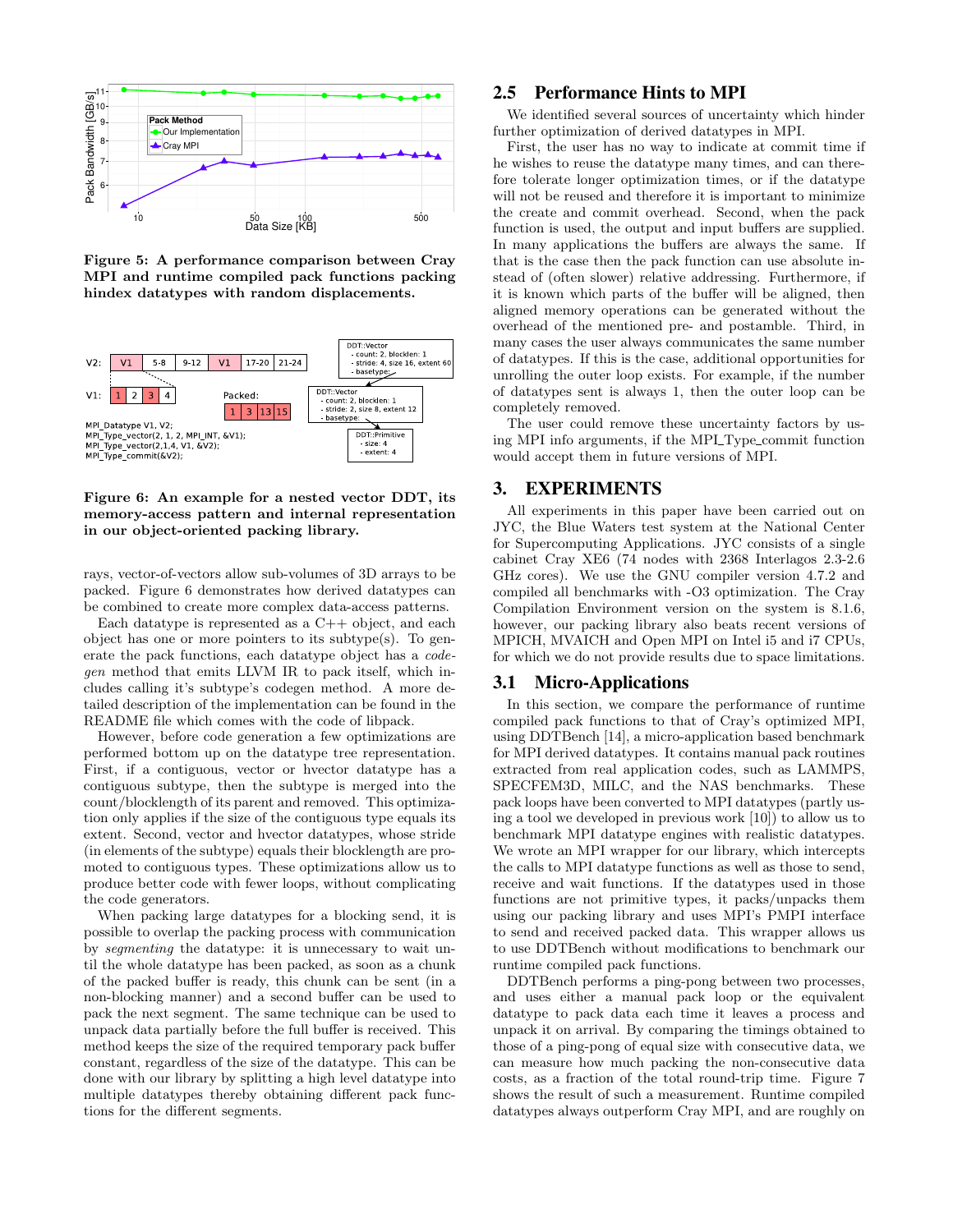

<span id="page-4-0"></span>Figure 7: Packing overhead for data access patterns from different applications. Runtime compiled pack functions always outperform Cray MPI and are comparable with manual packing.



<span id="page-4-1"></span>Figure 8: Speedup of DDTs in MILC. More than 73% of them can be packed in less than oneseventh of the time when using runtime-compiled pack functions instead of Cray MPI. None of the used datatypes experienced slowdown.

the same level with manual packing, despite the additional overhead of the MPI wrapper. In case of MILC and WRF, our packing library outperforms manual packing by a large margin, since the original packing code in MILC uses index lists, while the data to be packed is in fact is in a regular form and can be packed with nested vectors.

# 3.2 Application Benchmarks

In this subsection, instead of analyzing the performance of single datatypes, we analyze all datatypes that occur in a complex application. To do this we intercept all calls to MPL Type\_commit. We create each committed datatype in our packing library and as an MPI datatype and record the overhead for this step. Then we use each datatype for packing and unpacking and again record the required time. To minimize the influence of OS jitter we report the median of several measurements.

Hoefler et al. demonstrated that the performance of MILC can be improved by up to 25% using (interpreted) MPI datatypes instead of the original pack code [\[8\]](#page-5-10). In this section we analyze which fraction of the 96 datatypes in MILC can benefit from runtime compilation techniques, and to what degree. Figure [8](#page-4-1) shows a histogram of the different speedups achieved for each datatype in MILC when running the sample input file on eight processes. Most of the



<span id="page-4-2"></span>Figure 9: Histogram of necessary number of datatype reuses, until the higher performance of runtime compiled datatypes amortizes the higher cost of runtime compilation. The head of the distribution is plotted again in the smaller plot, with a different scale on the x-axis.

pack functions in less than one-seventh of the time it takes to do the same with MPI, some can be even be packed in 1/38th MPI's pack time. However, even with those high speedups compared to Cray MPI, the absolute improvement due to the usage of runtime-compiled pack functions is around 100µs. Therefore it is also important to take the commit overhead (the time for the runtime compilation) into account. The commit overhead lies between 1 and 10ms for runtime-compiled DDTs in MILC, while it is below  $1\mu s$  for MPI. In Figure [9,](#page-4-2) we analyze how often each datatype would have to be reused in order to amortize the commit overhead. The tail of this distribution is quite large, therefore we plot the head separately, with a different scale on the x-axis.

We see that 50% of the datatypes in MILC need to be reused at least 520 times, for runtime compilation to pay off (a typical MILC run consists of thousands of iterations with the same datatypes). A smaller number of types (e.g., some very small types) requires a very high number of reuses. This shows that runtime compilation is not always beneficial and the hints discussed in Section [2.5](#page-3-2) may guide the decision what method to apply. It is vital to know how much time can be saved by packing a datatype in a more efficient manner and how often it will be reused. The first information can be estimated using the size of the datatype, while the second information has to be supplied by the user with info arguments, as proposed earlier.

#### 4. RELATED WORK

Since some MPI implementations struggle to fulfill elementary performance expectations when handling derived datatypes [\[6\]](#page-5-11), their adoption is not widespread yet. More and more success stories about improving performance using MPI DDTs are reported [\[1](#page-5-12)[,8\]](#page-5-10) and tools are available that enable users to quickly change their code from using manual pack loops to leveraging derived datatypes [\[10\]](#page-5-9).

There have been many publications on performance improvements of MPI derived datatypes. The naïve approach to interpreting datatypes is to represent them as a tree, where leaf nodes represent primitive datatypes and complex datatypes such as vectors or structs are represented by internal nodes. A pack operation is performed by traversing the tree post-order, recursively calling the interpreter for each